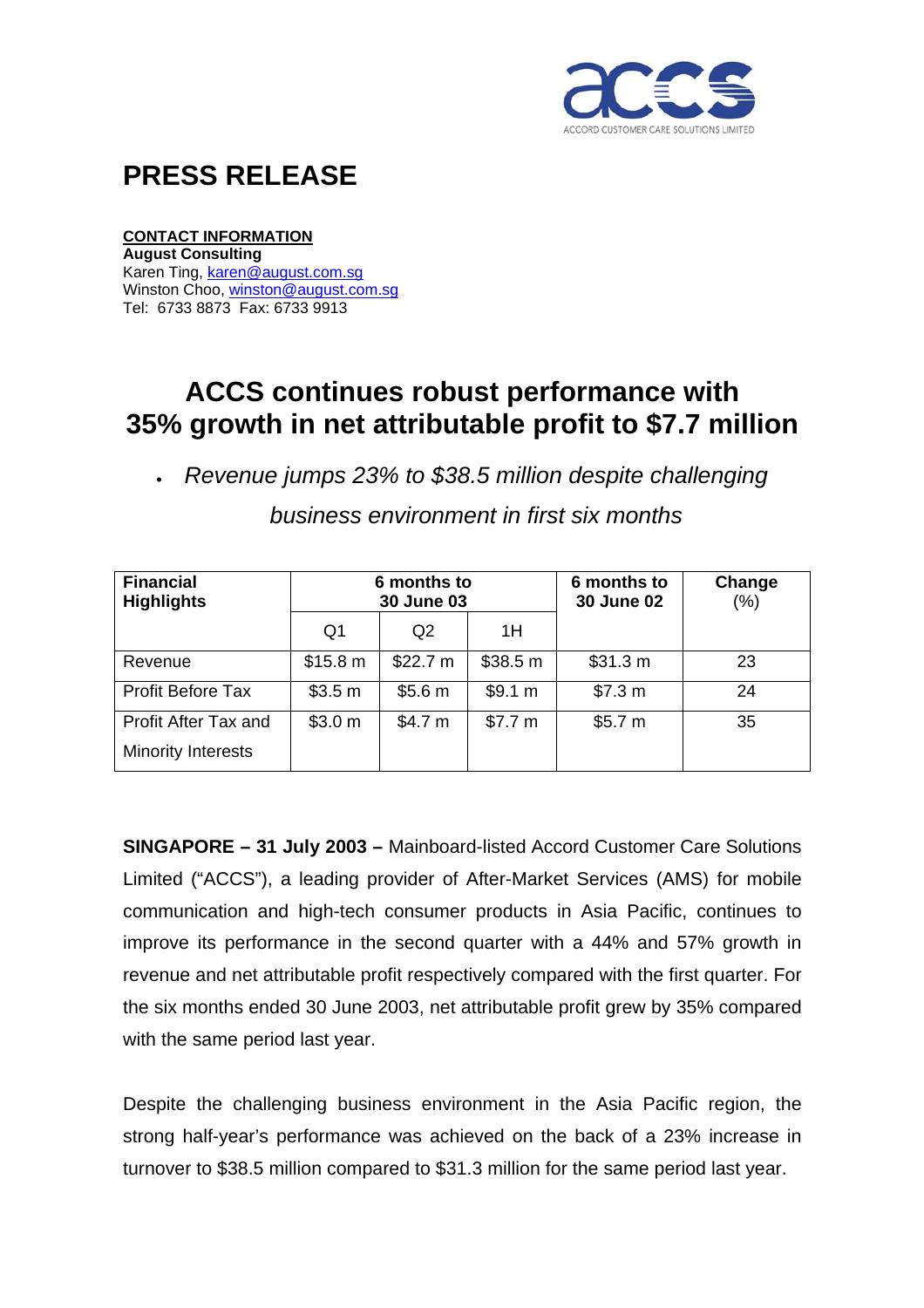The growth in revenue was mainly attributed to an increase in business volume from both existing and new centres, contributions from Third Party Logistics (3PL) operations, and contributions from repair management activities. Since 30 June 2002, the Group has almost doubled its network of service centres from 77, to 145 as at 30 June 2003. The number of repair management centres has also increased from 110 to 168 during the same period.

The Group's bottomline also benefited from higher contributions of other operating income from management and corporate advisory fees, royalty, foreign exchange adjustment gains, as well as tax savings. ACCS was awarded the Business Headquarters status in September 2002 which provides for a lower tax rate.

Earnings per share for the 6 months ended 30 June 2003 grew 22.9% to 1.29 cents from 1.05 cents for the same period last year. Net tangible assets per share as at 30 June 2003 was 10.25 cents.

"Looking ahead, with the continuing trend of consolidation in the fragmented AMS industry, the rapid growth of colour screens, camera phones and other new innovations in the mobile communication devices industry, we are confident that ACCS, with its established track record and strong regional presence in 14 countries, is equipped to provide AMS for these increasingly sophisticated hightech consumer products," commented Mr Victor Tan, Managing Director and CEO of ACCS.

As at 31 July 2003, the Group operates a total network of 156 service centres in 42 cities/towns across 14 countries/territories. The Group also manages a network of 168 repair management centres on behalf of its partners.